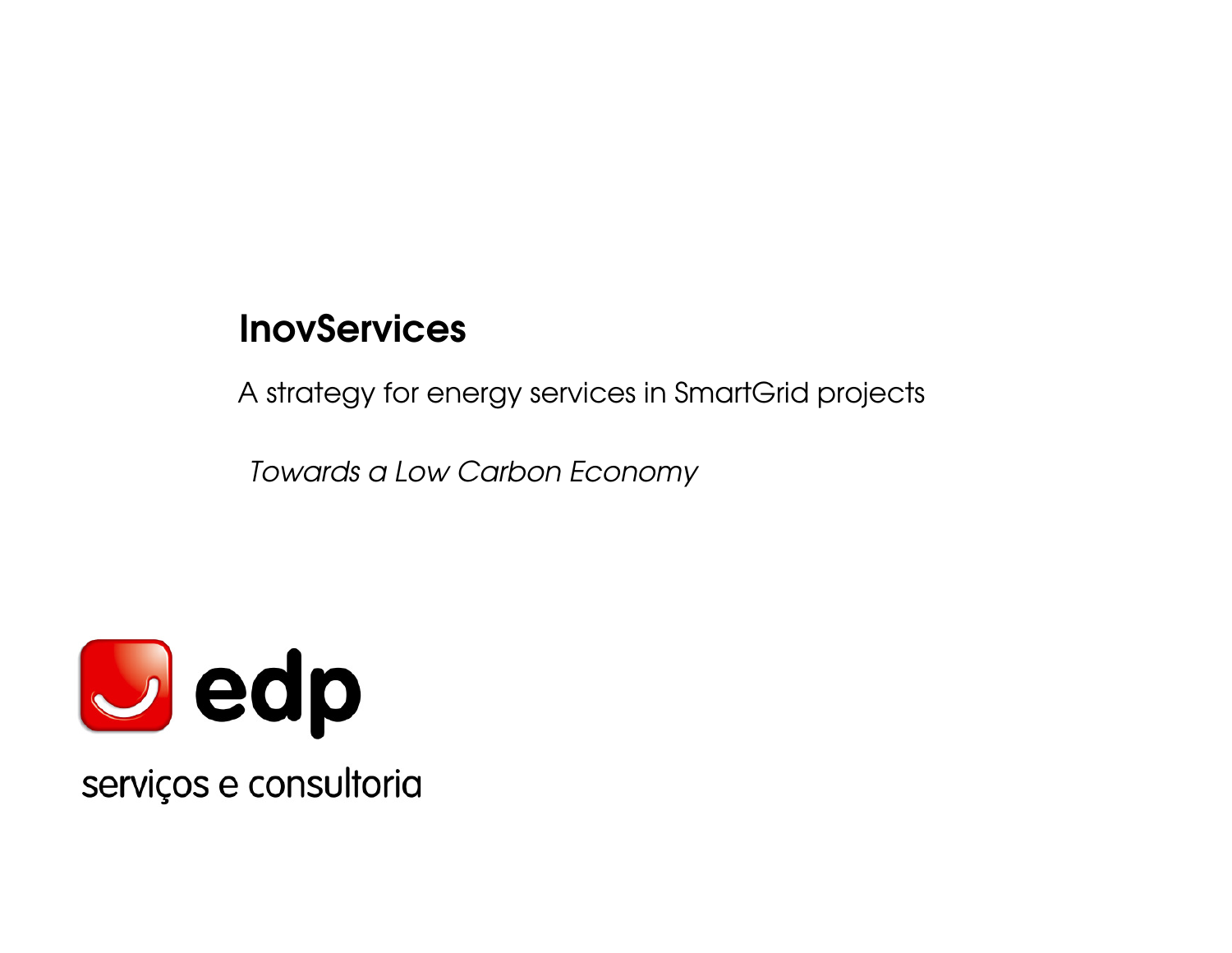## EDP Serviços – a new company in EDP Group



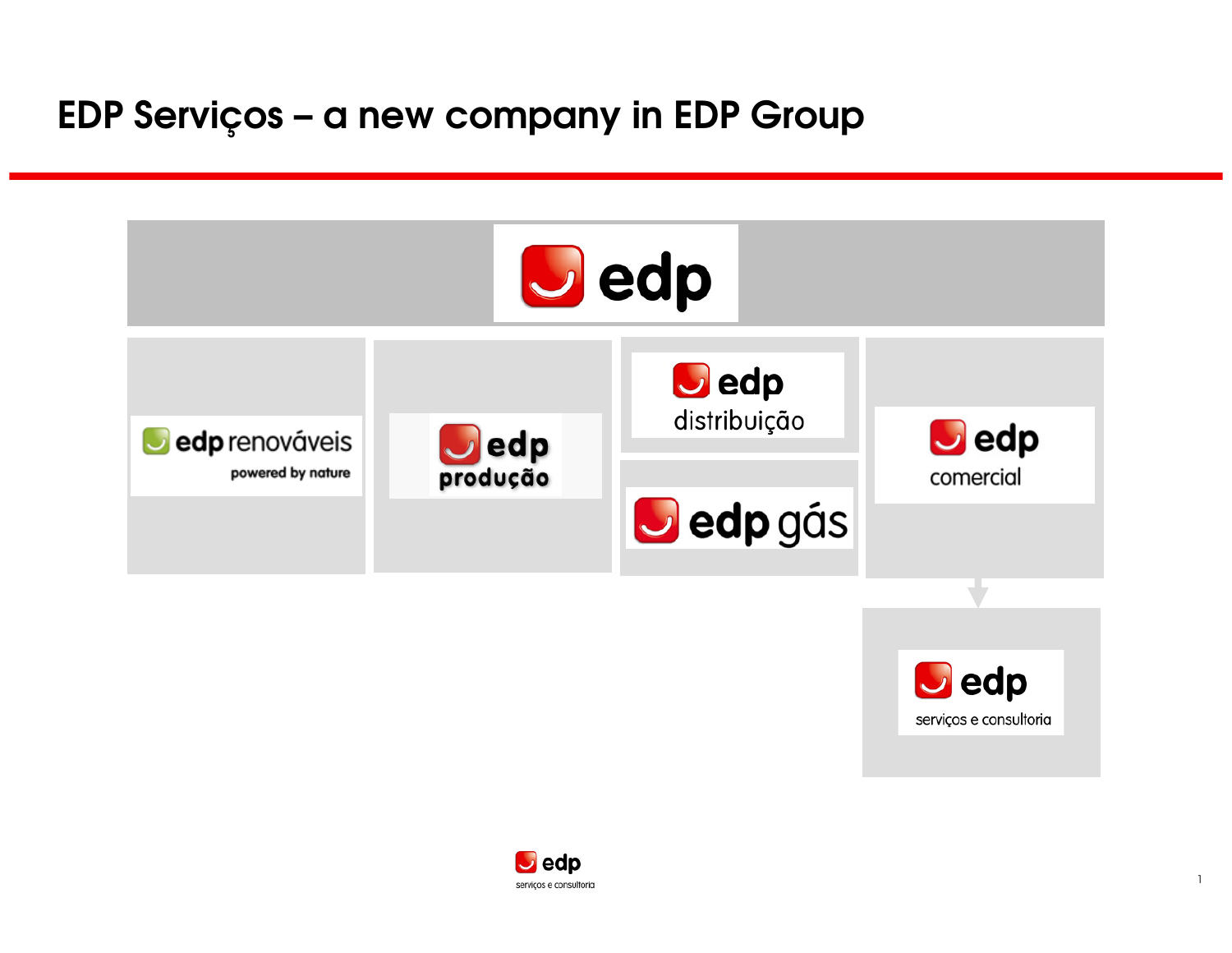# Challenges and trends of the energy sector

The macro economical context is pressing the energy sector and creating new challenges which will dramatically change the electrical network operation and its interaction with the consumer

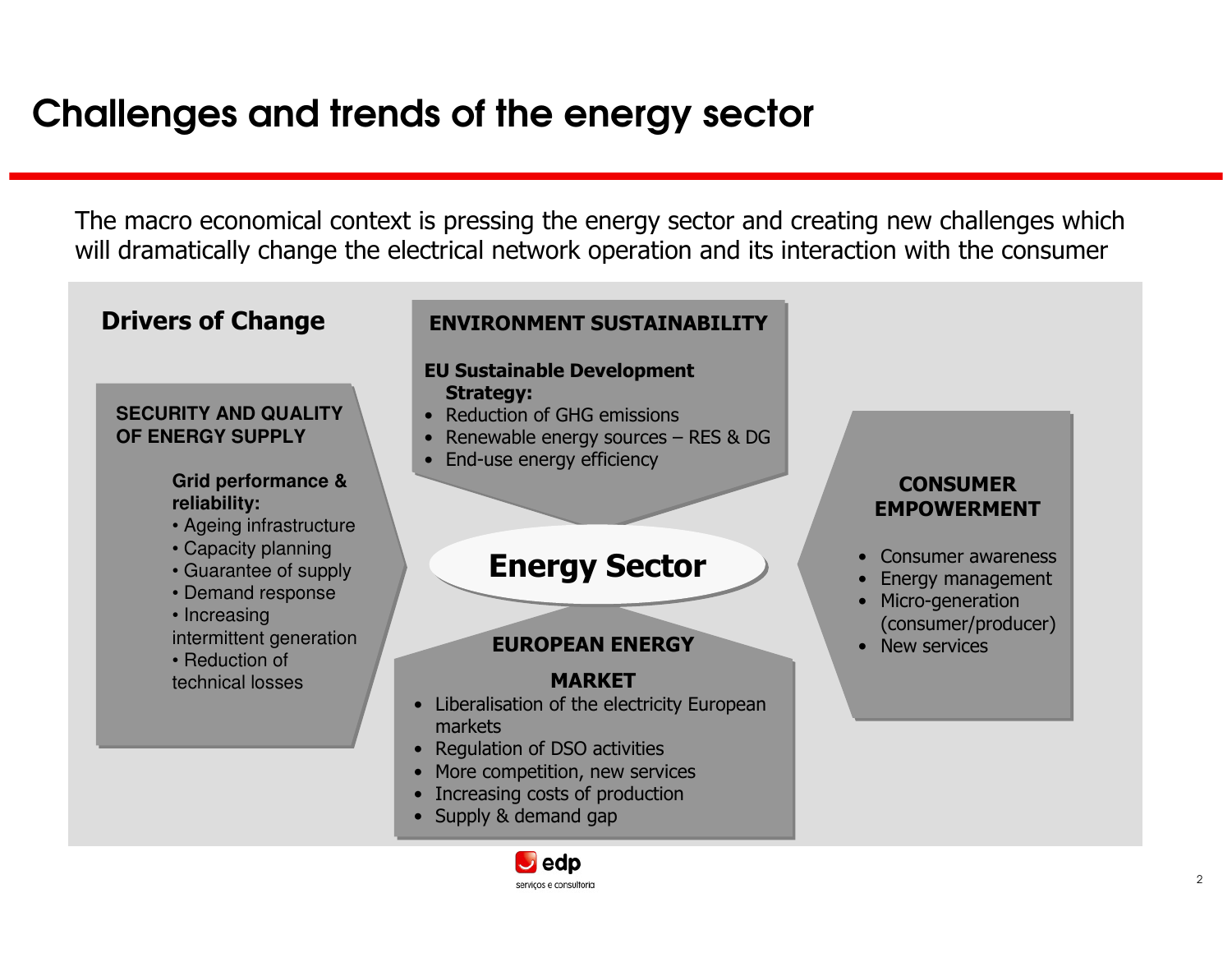## EDP Distribuição project - InovGRID



serviços e consultoria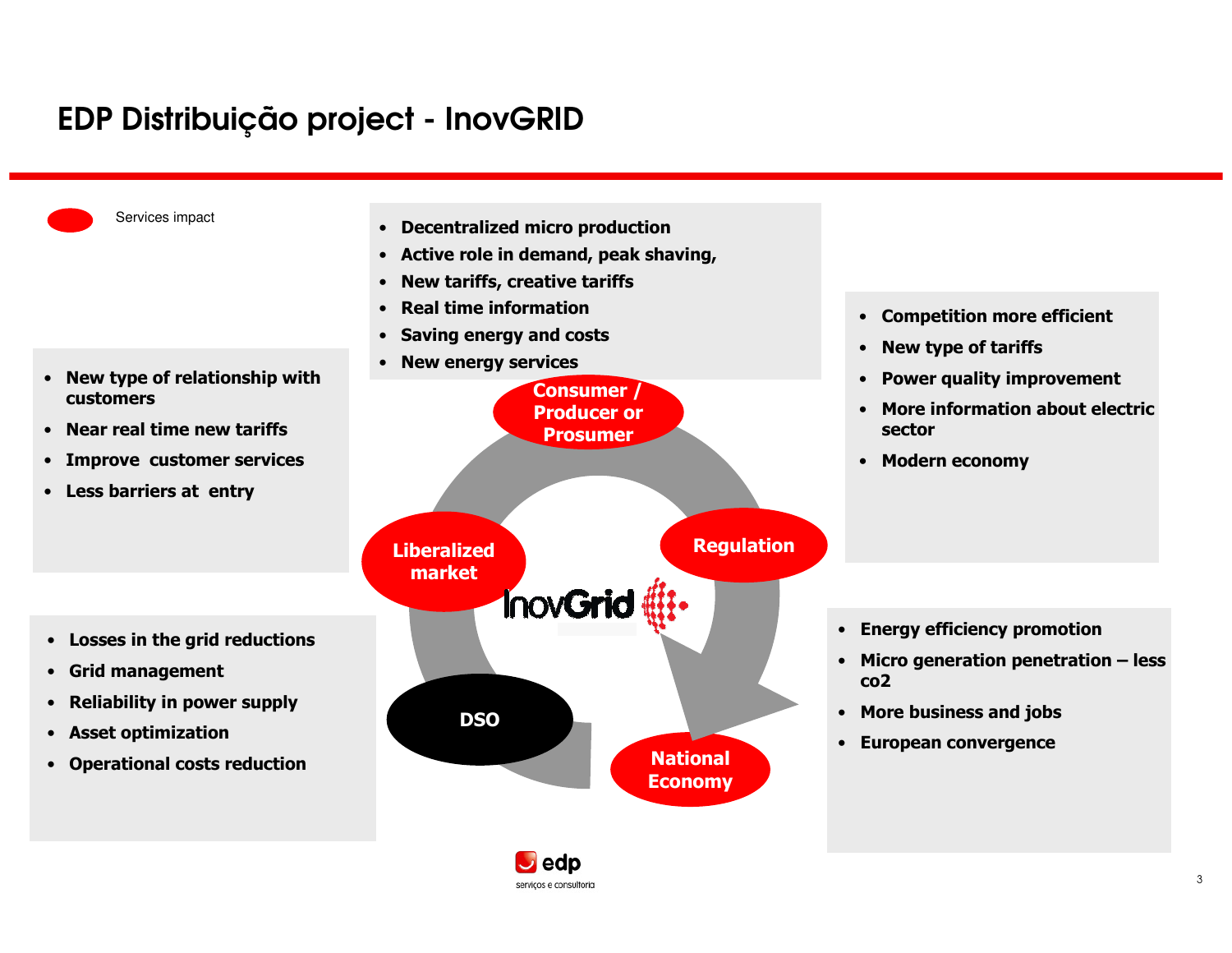# How can we measure the consumers advantages?

•If consumers know better where we spend money, they will take the necessary actions to save some money



What could be the necessary actions to change to a new load diagram?Will consumers have the right incentives to change?What could be the value of these savings? Are the consumers available to share these savings to support part of the investments in the smart grid? How can someone guarantee that these savings will occur?

### •Consumer advantages:

- Save money and energy. How much?
- •Generalization of micro production. The consumer will be a prosumer

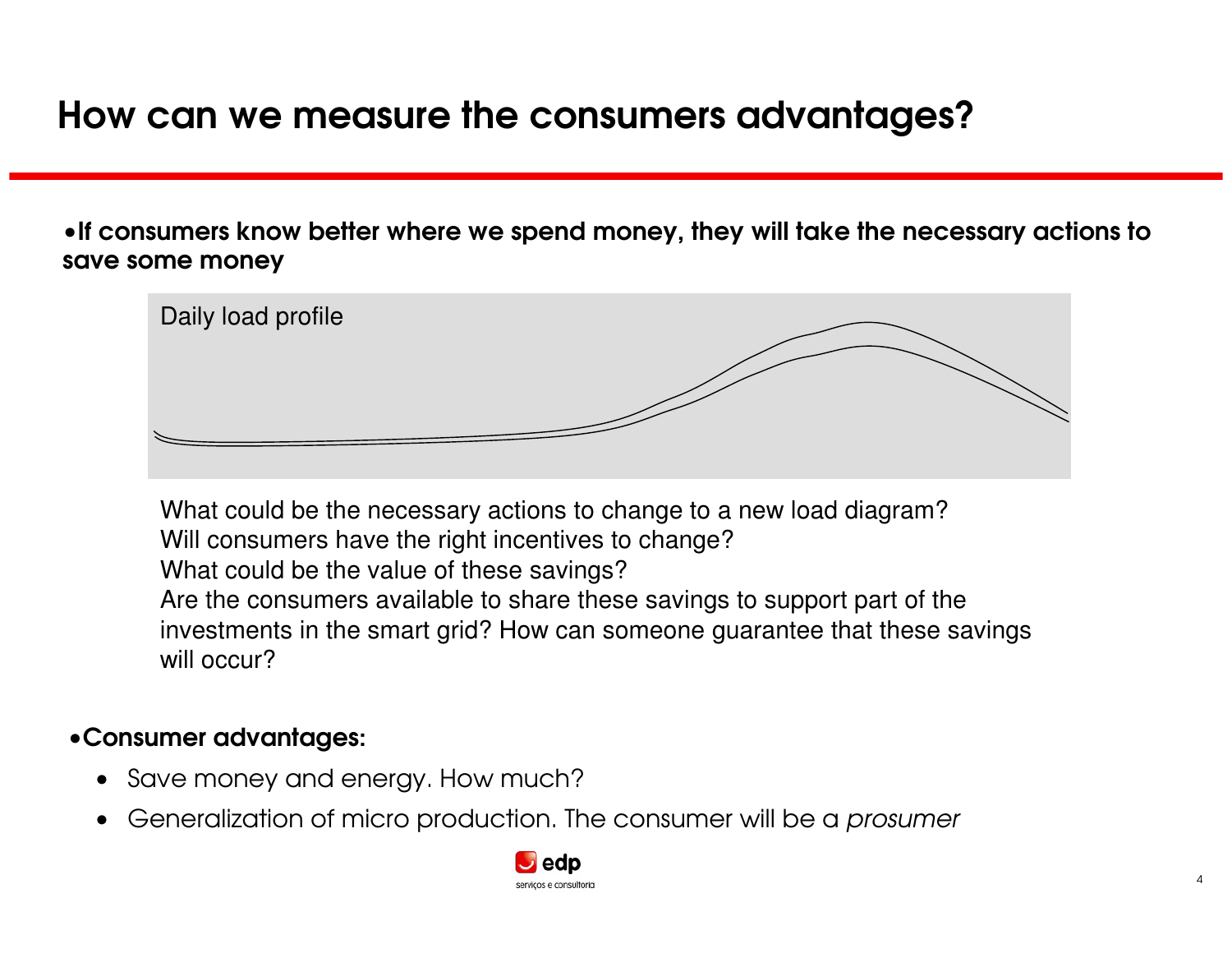### The InovGRID project and a set of new tools, could drive the consumer changes

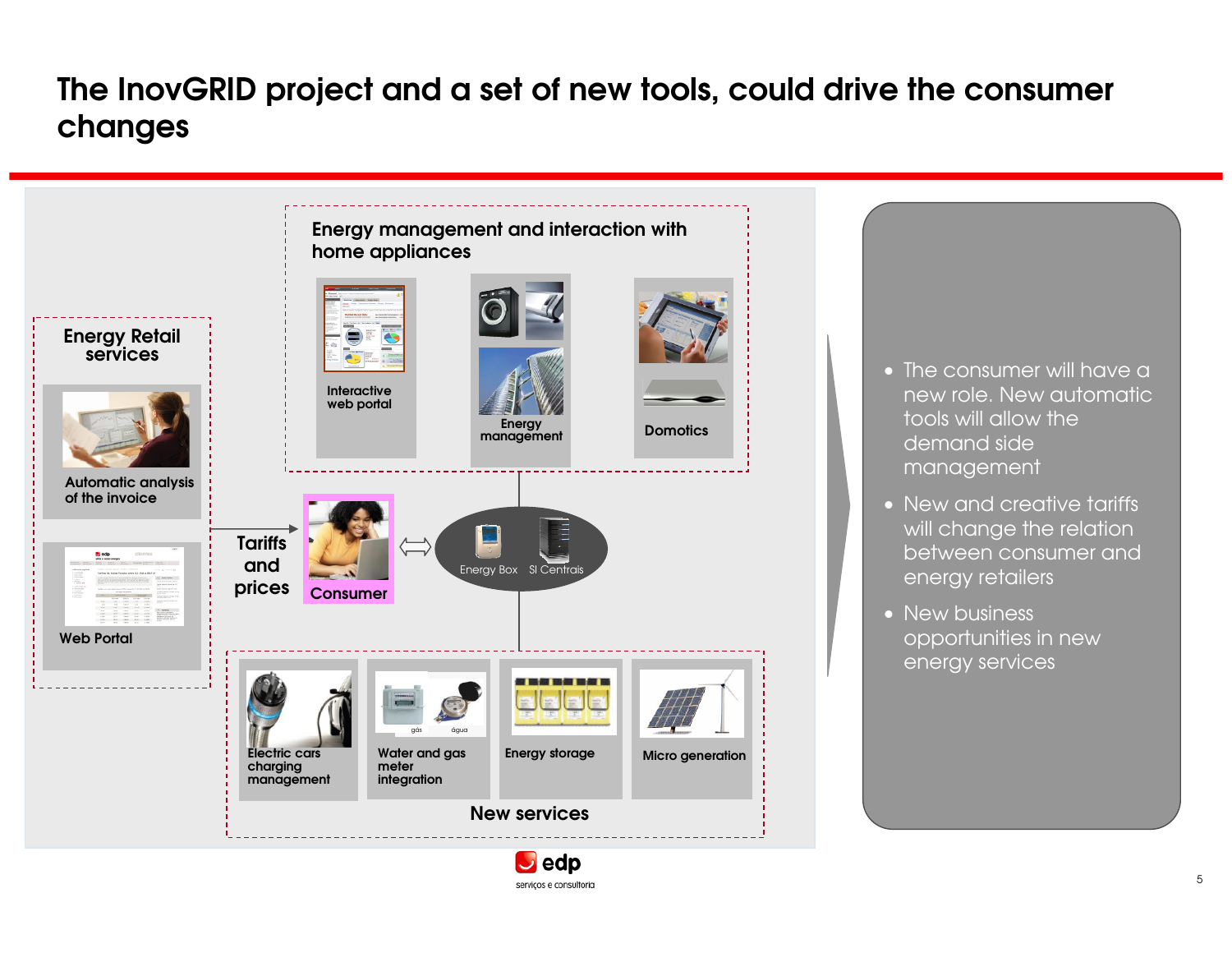## Online energy management and automation



#### Energy management strategies

Smart buildings change their control strategies in function of energy prices

Demand Side Management – after a command from DSO

Domotic integration – the electrical appliances could turn off automatically in function of external variables

8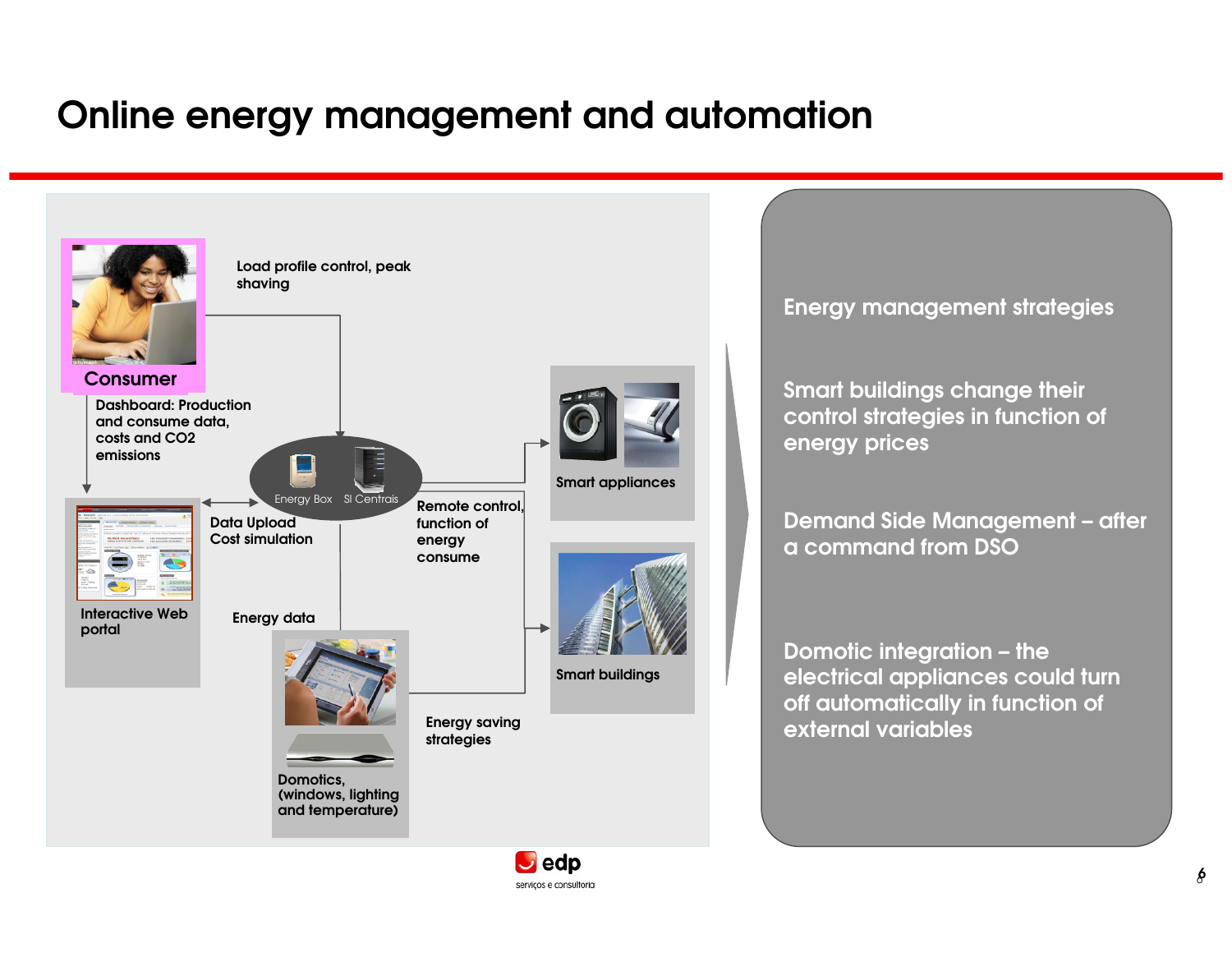### Energy retail services



Energy retailer web portal with consume information, load profiles, benchmarking, alarms

New tariffs and prices adapted to customer profile

New contacts for special needs and requests (ex: green tariffs)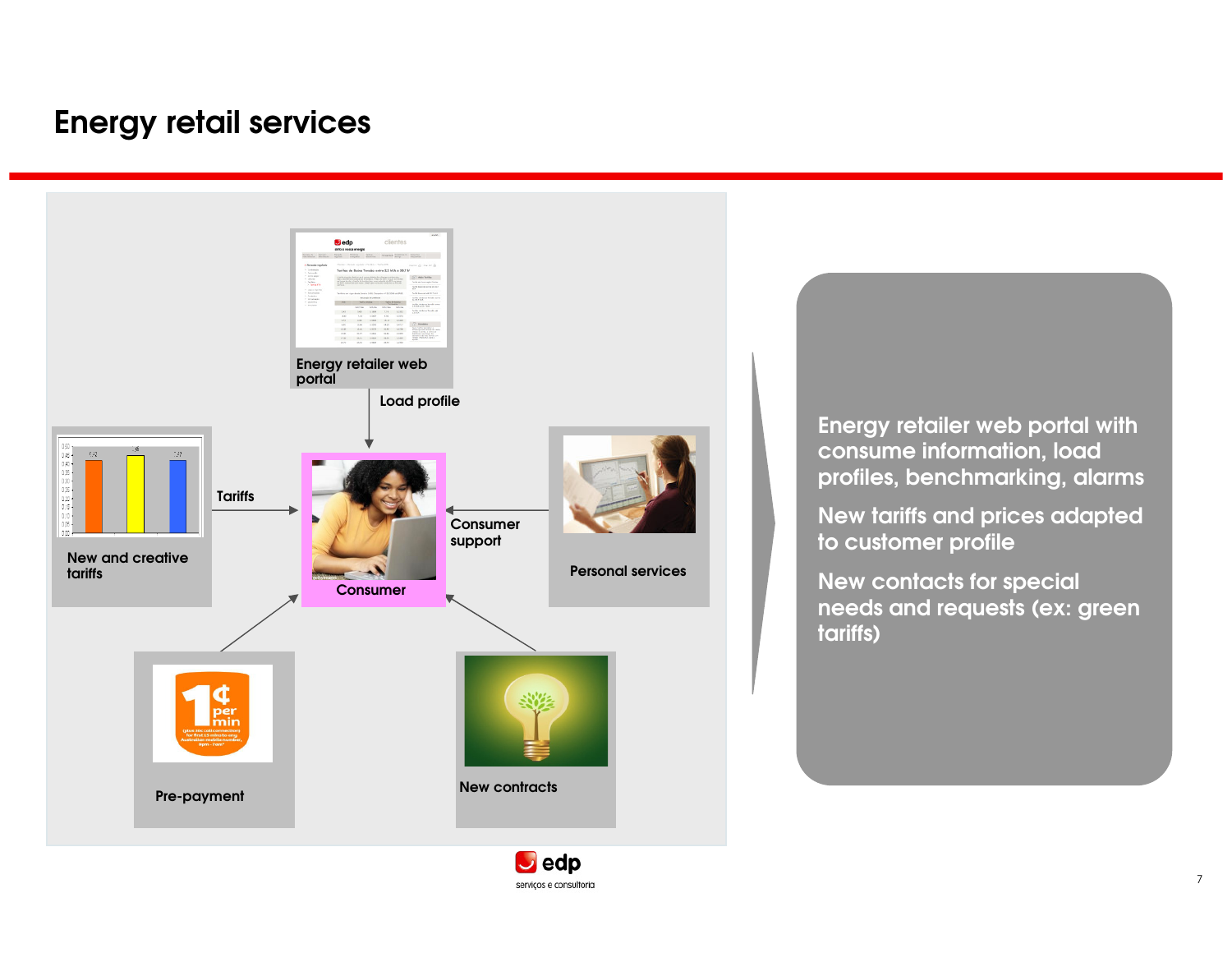## New services



- With the dissemination of micro generation and the new electric cars will be possible to have large storage capabilities that could be use to optimize energy costs or the efficiency of the grid
- A building could have an electrical grid that could be isolated or grid connected in function of renewable potential or energy costs
- $\bullet\,$  The water, gas and heat data could be integrated with electricity and the customer could manage  $\,$ all utilities

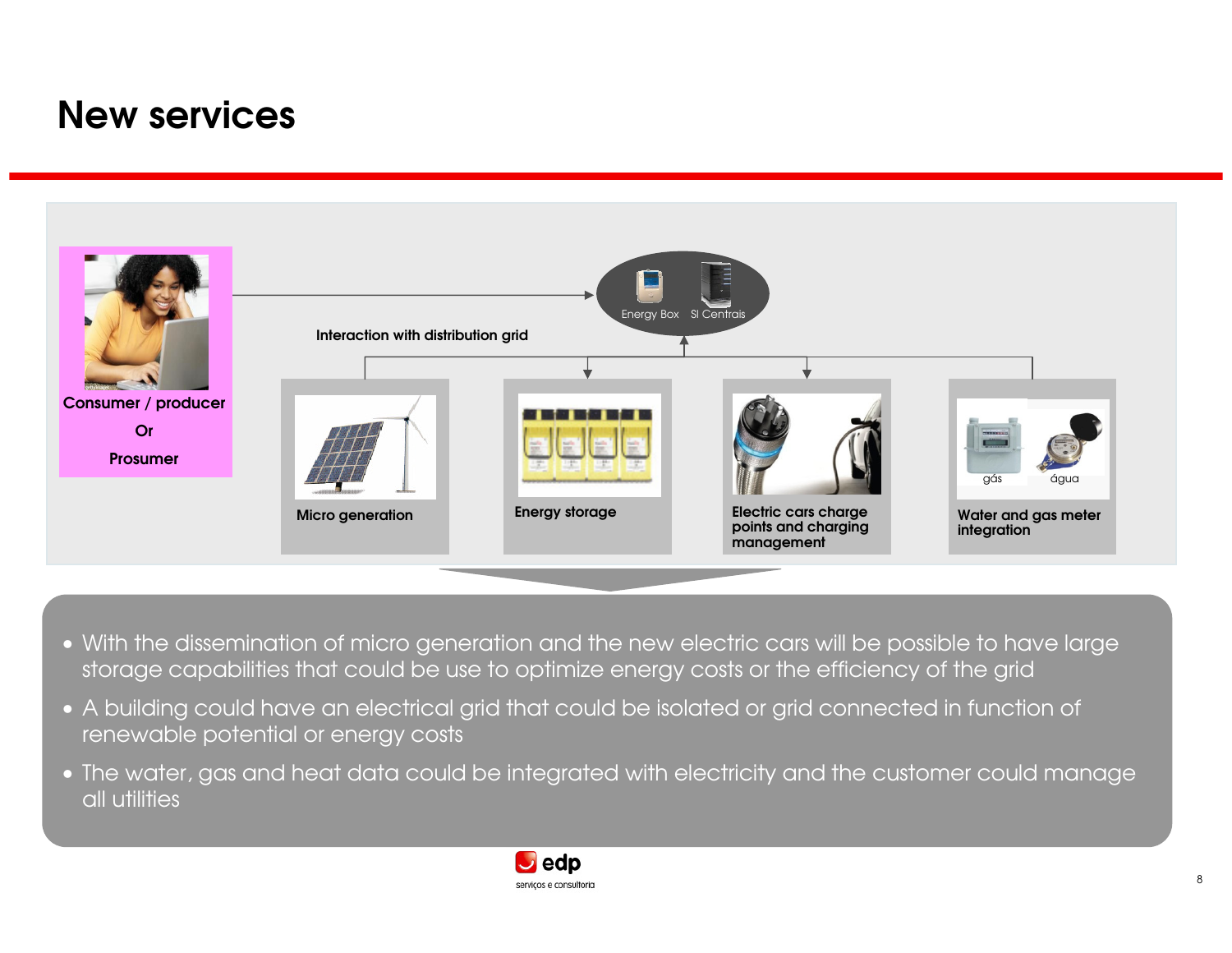### Energy Services – an opportunity for an economical development

•Consumer information in near real time will allow new companies to identify new opportunities and start new business. However there are some previous conditions:

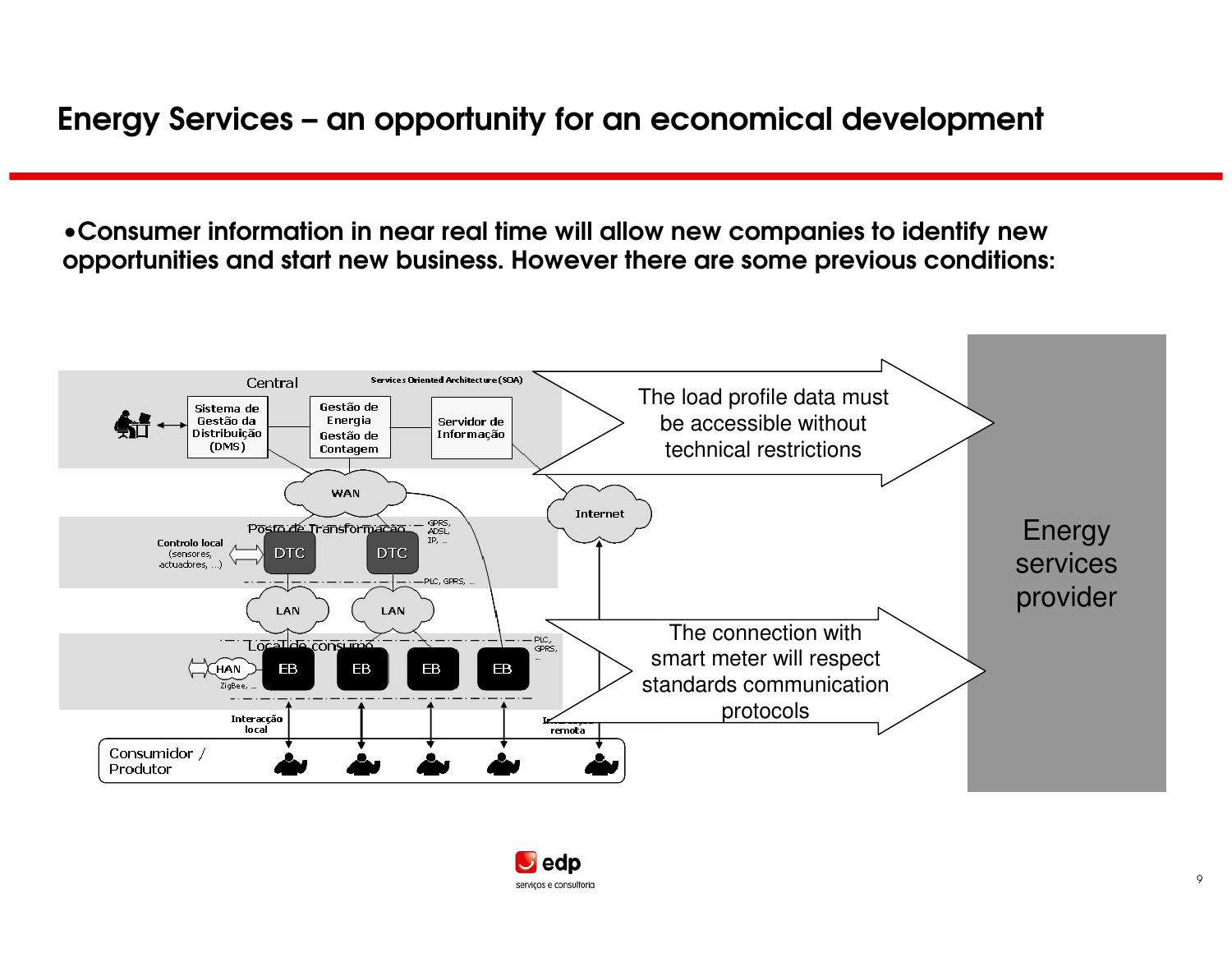## Energy Services – an opportunity for an economical development

| How could we<br>finance the<br>development of this<br>new services?                   | We strongly believe that energy services will create value enough to<br>finance the development of these services                                                                                                                       |
|---------------------------------------------------------------------------------------|-----------------------------------------------------------------------------------------------------------------------------------------------------------------------------------------------------------------------------------------|
|                                                                                       |                                                                                                                                                                                                                                         |
| What could be the<br><b>impact of Energy</b><br>services in the<br>electrical sector? | The energy services, integrated in the offer of energy retailers or sold<br>by independent companies, is an indispensable tool to help consumers<br>to change their behaviours and to optimize the efficiency of the electric<br>system |
|                                                                                       |                                                                                                                                                                                                                                         |
| What could be the<br><b>impact of Energy</b><br>services in national<br>economy?      | If we could guarantee open standards and open protocols, the entry of<br>new energy services companies will be easy. These is a domain where<br>we could have start up companies with new concepts and ideas.                           |

Critical point: These thesis must be demonstrated. The InovServices must integrate the InovGRID pilot project to demonstrate in the field the potential of savings and other beneffits. The finance of InovServices pilot project must be found in the near future

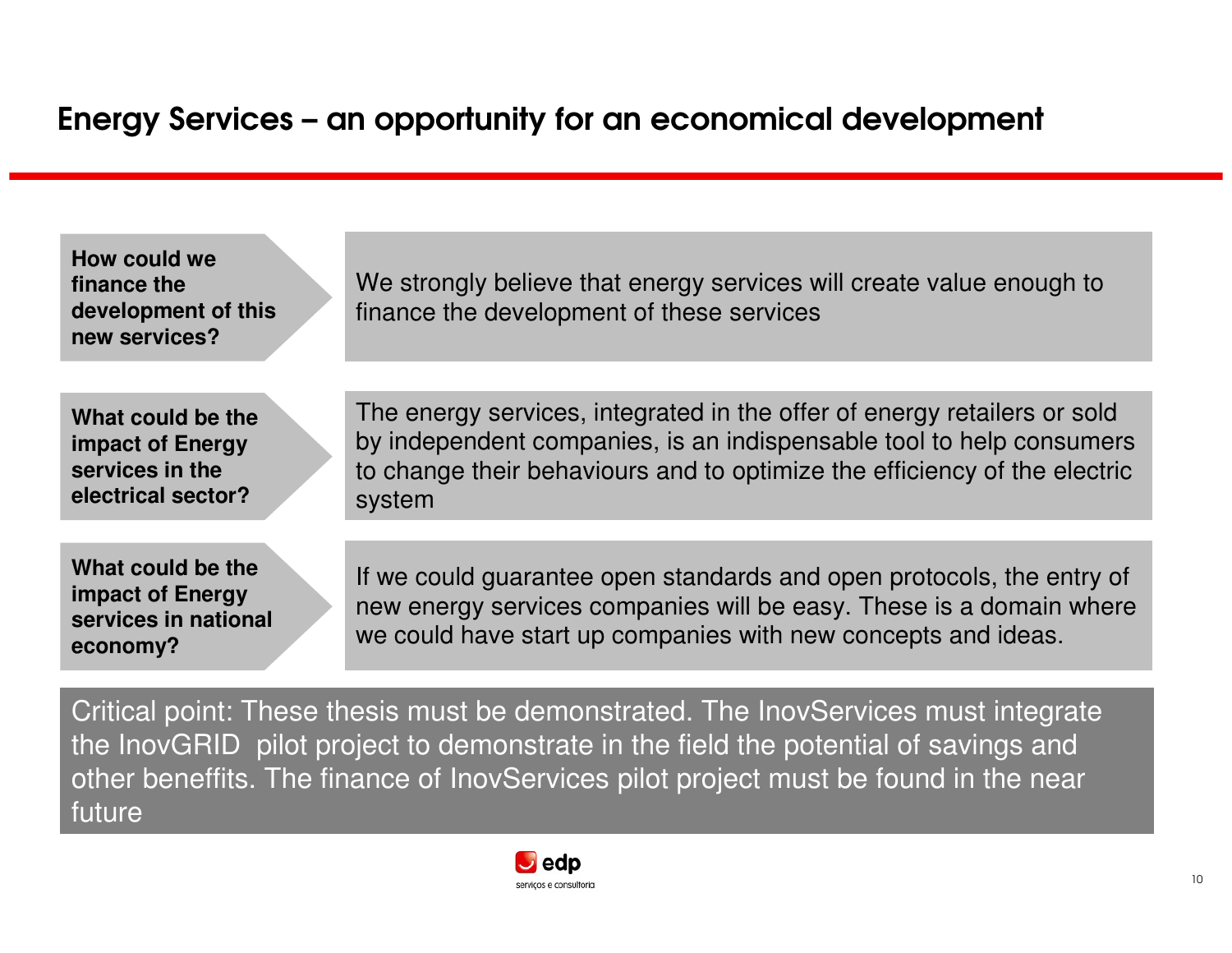## InovServices – Integration in InovGRID pilot project

### Modular services for different customer profiles